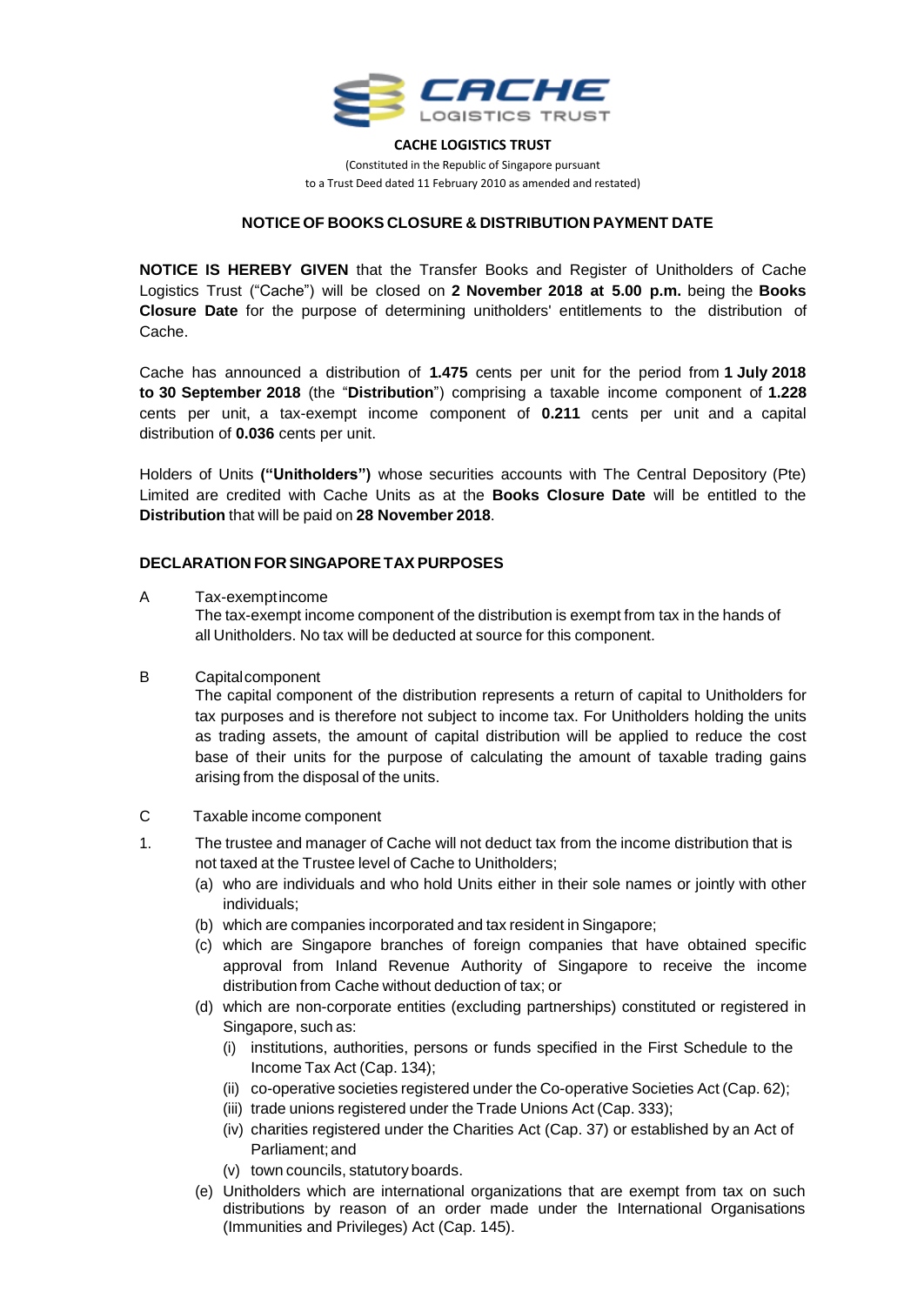- 2. For Distribution made to classes of Unitholders that do not fall within the categories stated under Note C1 above, the Trustee and the Manager of Cache will deduct tax at the rate of 10% if the Unitholders are qualifying foreign non-individual investors. A qualifying foreign non-individual investor is one who is not a resident of Singapore for income tax purposes and:
	- (a) who does not have a permanent establishment in Singapore; or
	- (b) who carries on any operation in Singapore through a permanent establishment in Singapore, where the funds used to acquire the units in Cache are not obtained from that operation.
- 3. Unitholders are required to complete the applicable Section A, B or C of the *"Declaration for Singapore Tax Purposes Form A"* ("Form A") if they fall within the categories (b) to (d) stated under Note C1 or Section D of Form A if they qualify as a foreign non-individual investor as described under Note C2 above. The Trustee and the Manager of Cache will rely on the declarations made in Form A to determine :
	- (a) if tax is to be deducted for the categories of Unitholders listed in (b) to (d) under Note C1; and
	- (b) if tax is to be deducted at the rate of 10% for Distribution to qualifying foreign nonindividualinvestors.

# 4. **Unitholders who fall within class (a) under Note C1 are not required to submit Form A.**

- 5. Unitholders who do not fall within classes of Unitholders listed in Note C1 and C2 above can choose not to return Form A as tax will be deducted from the Distribution made to them at the prevailing corporate tax rate in any case.
- 6. Unitholders who hold the Units jointly (where at least one of the joint holders is not an individual) or through nominees do not have to return Form A.
- 7. The trustee and the manager of Cache will deduct tax at the prevailing corporate tax rate from the Distribution made out of Cache's taxable income that is not taxed at the Trustee level of Cache, in respect of Units held by depository agents except where the beneficial owners of these Units are :
	- (a) individuals and the Units are not held through a partnership in Singapore;
	- (b) qualifying Unitholders (as listed in categories (b) to (d) under Note C1); or
	- (c) qualifying foreign non-individual investors (as defined under Note C2).

For Units held through depository agents, the depository agents must complete the *"Declaration by Depository Agents for Singapore Tax Purposes Form B"* ("Form B") and its annexes (Annex 1 for individuals, Annexes 2 and 2.1 for qualifying Unitholders and Annex 3 for foreign non-individuals).

- 8. Unitholders who hold Units under the Central Provident Fund Investment Scheme (CPFIS) or the Supplementary Retirement Scheme (SRS) do not have to return the Form as they will receive gross Distribution paid to their respective CPFIS or SRS accounts.
- 9. Form A and Form B (and its annexes) will be sent to Unitholders and depository agents respectively by Cache's Unit Registrar, Boardroom Corporate & Advisory Services Pte. Ltd., on or around **7 November 2018.**
- 10. Unitholders and the depository agents will have to complete Form A and Form B (and its annexes) respectively legibly and send them to the Unit Registrar such that they are received by **5.00pm on 15 November 2018**. The trustee and the manager of Cache will rely on the declarations made in Form A and Form B to determine if tax is to be deducted. Failure to comply with any of these requirements will render Form A and Form B invalid and the trustee and the manager of Cache will be obliged to deduct the appropriate amount of tax from the Distribution in respect of which this announcement is made.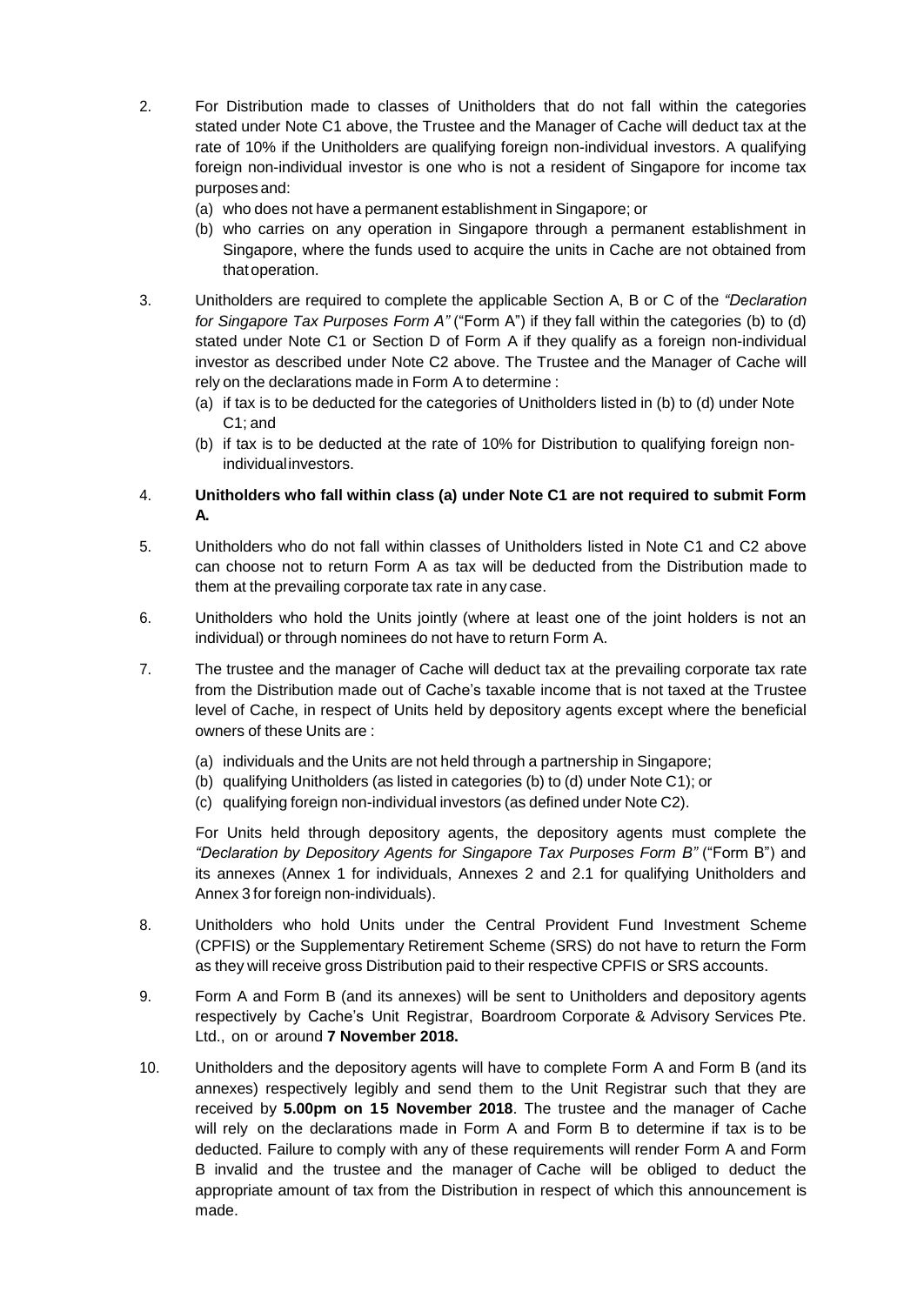### *Last Date and Time for Return of the Forms*

**Unitholders and the depository agents must complete and return the applicable forms to Boardroom Corporate & Advisory Services Pte. Ltd.'s office by 15 November 2018 at 5.00 p.m. in order to receive the Distribution either at gross or at net (after deduction of tax), as the case may be.**

### **DECLARATION IN INCOMETAX RETURN**

The income distribution is considered as income for the year 2018. Beneficial owners of the Distribution, other than those who are exempt from tax on the income distribution, are required to declare the taxable income component of the Distribution as taxable income in their income tax return for the Year of Assessment 2019.

# **IMPORTANT DATES AND TIMES**

| Date/Deadline                 | Event                                                                                                                                                                                                                                      |
|-------------------------------|--------------------------------------------------------------------------------------------------------------------------------------------------------------------------------------------------------------------------------------------|
| 2 November 2018 at 5.00 p.m.  | Closing of Cache's Transfer Books and Register<br>of Unitholders                                                                                                                                                                           |
| 15 November 2018 at 5.00 p.m. | Unitholders and depository agents must have<br>completed and returned the "Declaration for<br>Singapore Tax Purposes Form A or Form B",<br>where applicable to the Unit Registrar,<br>Boardroom Corporate & Advisory Services Pte.<br>Ltd. |
| 28 November 2018              | Payment of Distribution                                                                                                                                                                                                                    |

Should Unitholders have any queries in relation to these procedures, please do not hesitate to contact Mr. Robert Wong at 6835 9232 or email: [robertwong@ara-group.com](mailto:robertwong@ara.com.hk) or visit our website at [<www.cache-reit.com>](http://www.cache-reit.com/).

## **BY ORDER OF THE BOARD**

ARATrust Management (Cache) Limited (Company Registration No. 200919331H) (as manager of Cache Logistics Trust)

Daniel Cerf Chief Executive Officer 26 October 2018